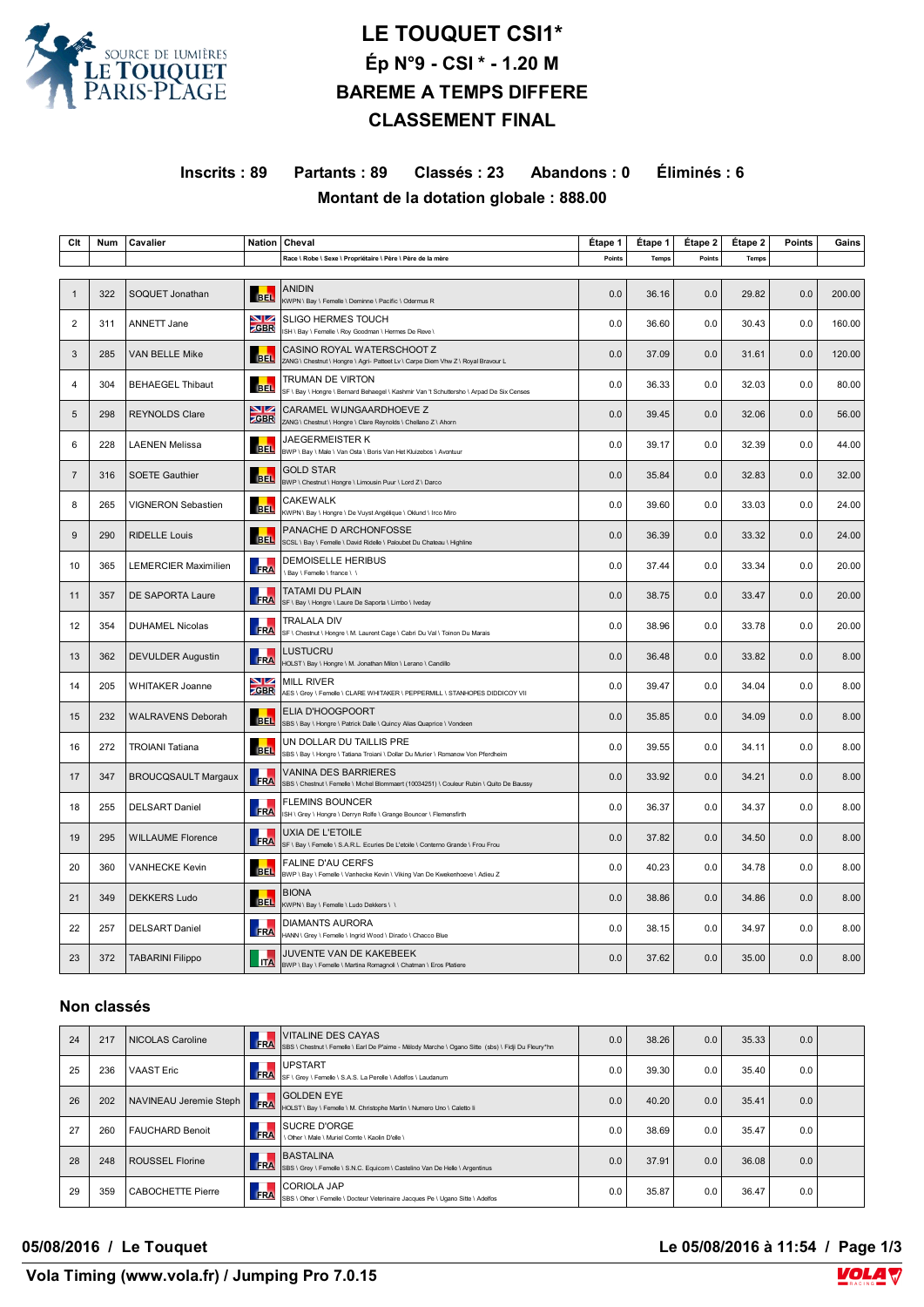#### **LE TOUQUET CSI1\* Ép N°9 - CSI \* - 1.20 M BAREME A TEMPS DIFFERE CLASSEMENT FINAL**

| Clt | Num | Cavalier                  | Nation             | Cheval                                                                                                                     | Étape 1 | Étape 1      | Étape 2 | Étape 2      | Points | Gains |
|-----|-----|---------------------------|--------------------|----------------------------------------------------------------------------------------------------------------------------|---------|--------------|---------|--------------|--------|-------|
|     |     |                           |                    | Race \ Robe \ Sexe \ Propriétaire \ Père \ Père de la mère                                                                 | Points  | <b>Temps</b> | Points  | <b>Temps</b> |        |       |
| 30  | 231 | <b>WALRAVENS Deborah</b>  | <b>BEL</b>         | <b>EVER D'HOOGPOORT</b><br>SBS \ Grey \ Hongre \ Patrick Dalle \ Clinton \ Nabab De Reve                                   | 0.0     | 38.46        | 0.0     | 37.26        | 0.0    |       |
| 31  | 369 | <b>DUHAMEL Stephanie</b>  | FRA                | USUFRUIT D'ENOCQ<br>SF \ Chestnut \ Hongre \ E.A.R.L. Lhotellier \ Number One D'iso*un Prince \ Vas Y Donc Longane         | 0.0     | 37.51        | 0.0     | 37.39        | 0.0    |       |
| 32  | 203 | LE GAUDU Margerie         | <b>FRA</b>         | STAELLA DU DONJON<br>SF \ Bay \ Femelle \ Ecurie Guillon Olivier \ Flipper D'elle \ Diamant De Semilly                     | 0.0     | 36.68        | 0.0     | 37.50        | 0.0    |       |
| 33  | 351 | <b>EDWARDS Sian</b>       | VZ<br><b>ZGBR</b>  | <b>TROO CONTEST</b><br>AES \ Bay \ Hongre \ Sian Edwards \ Super Trooper De Ness \ Cornet Obolensky                        | 0.0     | 38.87        | 0.0     | 37.75        | 0.0    |       |
| 34  | 336 | <b>CUBITT Sean</b>        | <b>IRL</b>         | OAKS SCOTCH AND SODA<br>Other \ Male \ Alice Cameron \ Tacorde \ Rappel Zappel                                             | 0.0     | 41.45        | 0.0     | 37.85        | 0.0    |       |
| 35  | 358 | DAVID Frédéric            | <b>FRA</b>         | KARAMEL D'ESPRIT<br>BWP \ Bay \ Femelle \ Sheika Elyasa Bin Sultan Kalif \ Erco Van't Roosakker Bwp \ Heartbreaker         | 0.0     | 39.37        | 0.0     | 38.07        | 0.0    |       |
| 36  | 296 | <b>REYNOLDS Clare</b>     | NZ.<br><b>ZGBR</b> | <b>PIKACHU</b><br>OLDBG \ Bay \ Femelle \ Clare Reynolds \ Polytraum \ Cabochon                                            | 0.0     | 39.48        | 0.0     | 38.23        | 0.0    |       |
| 37  | 333 | <b>CALMEYN Piet</b>       | <b>BBL</b>         | BORN TO WIN AP Z<br>ZANG \ Grey \ Femelle \ Audenaert \ Bentley Van De Heffinck \ Upsilon Van De Heffinck                  | 0.0     | 37.34        | 0.0     | 38.92        | 0.0    |       |
| 38  | 252 | <b>COLOT Jean Marie</b>   | <b>FRA</b>         | UNIBLUE D'EGLEFIN<br>SF \ Grey \ Hongre \ Elisabeth Weil \ Mr. Blue \ Gavroche De Quincy                                   | 0.0     | 38.18        | 0.0     | 39.43        | 0.0    |       |
| 39  | 278 | THOMETSCHEK Thomas        | <b>BEL</b>         | HILOTTE VAN TENHAEGENDOORN<br>BWP \ Black \ Hongre \ Elly Baeten-Hulsmans \ Oklund \ Landwind                              | 0.0     | 35.27        | 0.0     | 39.50        | 0.0    |       |
| 40  | 216 | NICOLAS Caroline          | <b>FRA</b>         | VALMY DE SERAINCOURT<br>SF \ Bay \ Hongre \ M. Fabien Charrot \ Eurocommerce Berlin \ Schilling                            | 0.0     | 39.00        | 0.0     | 39.66        | 0.0    |       |
| 41  | 259 | <b>FAUCHARD Benoit</b>    | FRA                | <b>AJACCIENNE</b><br>SF \ Chestnut \ Femelle \ M. Eric Metayer \ Calvaro \ Benroy                                          | 0.0     | 40.15        | 0.0     | 42.62        | 0.0    |       |
| 42  | 291 | <b>VIZZINI Lucia</b>      | <b>ITA</b>         | KONTADOR VAN HD<br>BWP \ Bay \ Hongre \ Lucia Vizzini & Joris De Braba \ Darco \ Nabab De Reve                             | 0.0     | 39.80        | 0.0     | 42.78        | 0.0    |       |
| 43  | 243 | <b>BARA Adrien</b>        | <b>FRA</b>         | VAS Y TOI<br>\ Bay \ Hongre \ Olivier Desutter \ Subotica Ps \                                                             | 0.0     | 40.38        | 0.0     | 43.46        | 0.0    |       |
| 44  | 363 | DAVID Romain              | FRA                | <b>CUANZA Z</b><br>\ Grey \ Femelle \ Estelle Tordjman \ Clintissimo Z \                                                   | 0.0     | 44.78        | 0.0     | 45.47        | 0.0    |       |
| 45  | 237 | <b>LESCAILLET Paul</b>    | FRA                | VIACINTE DE MONTSEC<br>SF \ Chestnut \ Femelle \ S.A.R.L. Lescaillet \ Dollar Du Murier \ Le Tot De Semilly                | 0.0     | 36.81        | 4.0     | 30.27        | 4.0    |       |
| 46  | 325 | STAPPAERTS Danny          | <b>BEL</b>         | CASCA BELLE 3 Z<br>ZANG \ Grey \ Hongre \ 3 Invest \ Clearway \ Carnute                                                    | 4.0     | 35.70        | 0.0     | 30.86        | 4.0    |       |
| 47  | 245 | FIDRY Meghann             | <b>BEL</b>         | LUCKY DU BINGARD<br>SF \ Chestnut \ Hongre \ Mme Fidry Meghann \ Tu Viens Dorval \ Benroy                                  | 0.0     | 36.22        | 4.0     | 33.24        | 4.0    |       |
| 48  | 303 | <b>BECKER Noemie</b>      | <b>BEL</b>         | ZANZIBAR<br>KWPN \ Grey \ Male \ Beckbox Sprl \ Berlin \ Lancelot                                                          | 0.0     | 37.10        | 4.0     | 33.71        | 4.0    |       |
| 49  | 218 | LAMBERT Mathieu           | FRA                | VENUS DES CHAILLES<br>SF \ Other \ Femelle \ M. Eric Remy \ Damiro B*hn \ Rosire                                           | 0.0     | 39.73        | 4.0     | 34.30        | 4.0    |       |
| 50  | 353 | PELISSERO PETERS Delphine | <b>FRA</b>         | VIKING DU FEU<br>SF \ Chestnut \ Hongre \ Mme Delphine Pelissero \ Allegreto \ Fastourel Du Cap                            | 0.0     | 38.24        | 4.0     | 34.49        | 4.0    |       |
| 51  | 284 | VAN BELLE Mike            | <b>BEL</b>         | <b>EDIDOUNE BY WISBECQ</b><br>SBS \ Grey \ Femelle \ Earl Eden Farm \ Atlantys De La Demi-Lune (e.T. \ Jokinal De Bornival | 0.0     | 39.97        | $4.0\,$ | 34.52        | 4.0    |       |
| 52  | 242 | <b>BILLARD Emy</b>        | FRA                | OPOX DE LA CROIX<br>SF \ Chestnut \ Hongre \ Mademoiselle Emy Billard \ Royal Feu Sf \ Millar                              | 0.0     | 36.69        | 4.0     | 35.45        | 4.0    |       |
| 53  | 309 | <b>APPELTANS Elke</b>     | <b>BEL</b>         | ANTARES V TER HILST<br>SBS \ Chestnut \ Male \ Julie Mas \ Machno Carwyn \ Churchill                                       | 0.0     | 36.41        | 4.0     | 35.48        | 4.0    |       |
| 54  | 250 | <b>LACHAMBRE Elise</b>    | FRA                | STEFANO DU BRECHE<br>SF \ Black \ Male \ Elise Lachambre \ Ninos \ Pacco                                                   | 0.0     | 40.94        | 4.0     | 35.95        | 4.0    |       |
| 55  | 270 | <b>LAINE Alice</b>        | <b>FRA</b>         | SIMILI DE LA BUQUEUSE<br>\ Grey \ Femelle \ Mme Melissa Tapon \ Linaro*sl \ Elvey Jarnac                                   | 4.0     | 37.47        | 0.0     | 36.11        | 4.0    |       |
| 56  | 328 | <b>DALLE Louise</b>       | <b>BEL</b>         | ECLIPSE D'HOOGPOORT<br>SBS \ Bay \ Hongre \ Patrick Dalle \ Numero Uno \ Nimmerdor                                         | 4.0     | 36.20        | 0.0     | 36.61        | 4.0    |       |
| 57  | 274 | <b>MERCENIER Luca</b>     | <b>BEL</b>         | <b>VENUS D'HYRENCOURT</b><br>SBS \ Bay \ Femelle \ Lieven Van Decraen (10405899) \ Udancer Hero \ Dancer Prince            | 0.0     | 37.92        | 4.0     | 36.80        | 4.0    |       |
| 58  | 331 | PETIT Eleen               | FRA                | UNE DE LOUAN<br>SF \ Bay \ Femelle \ S.A.R.L. Equivalor \ Damiro B \ Alfa D'elle                                           | 0.0     | 39.01        | 4.0     | 37.98        | 4.0    |       |
| 59  | 319 | <b>DUCCI Frantz</b>       | <b>BEL</b>         | EPI DU GRAND CHAMP<br>SBS \ Bay \ Hongre \ Ducci Frantz \ Qody De Saint-Aubert \ Cordano Sitte                             | 0.0     | 40.29        | 4.0     | 38.14        | 4.0    |       |
| 60  | 283 | COUNASSE Jerome           | <b>BEL</b>         | <b>ASTI DES VERGERS</b><br>ZANG \ Bay \ Hongre \ Haras Des Vergers \ Argentinus \ Darco                                    | 0.0     | 38.49        | 4.0     | 38.24        | 4.0    |       |
| 61  | 262 | CELIS Davy                | <b>BEL</b>         | <b>CITERMA B</b><br>\ Bay \ Femelle \ Celis Davy \ Crawford \ Calvados                                                     | 0.0     | 39.24        | 4.0     | 39.09        | 4.0    |       |
| 62  | 268 | <b>SHAW Polly</b>         | NZ.<br><b>GBR</b>  | ENGELINA<br>KWPN \ Chestnut \ Femelle \ Polly Shaw \ Tangelo Van De Zuuthoeve \ Wellington                                 | 0.0     | 37.03        | 4.0     | 39.24        | 4.0    |       |
| 63  | 240 | LAMBERT Thomas            | <b>FRA</b>         | VANPARCO DE NERON<br>SF \ Bay \ Male \ Liste Rouge \ Parco \ Orival                                                        | 4.0     | 40.84        | 0.0     | 39.57        | 4.0    |       |

**05/08/2016 / Le Touquet Le 05/08/2016 à 11:54 / Page 2/3**